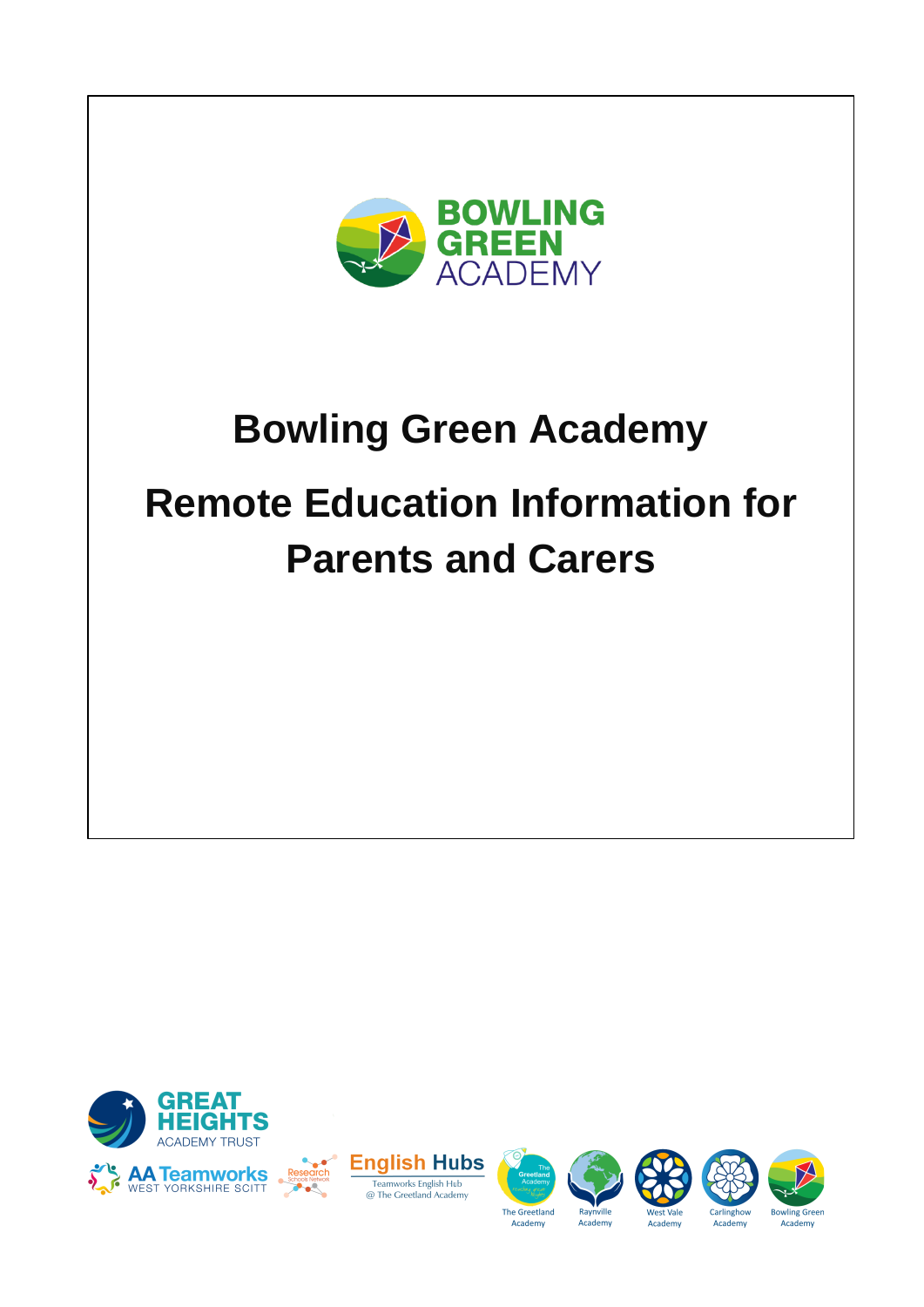# **Remote education provision: information for parents**

This information is intended to provide clarity and transparency to pupils and parents or carers about what to expect from remote education where national or local restrictions require entire cohorts (or bubbles) to remain at home.

For details of what to expect where individual pupils are self-isolating, please see the final section of this page.

# **The remote curriculum: what is taught to pupils at home**

Where we are notified of a positive case and a bubble has to close, or we are notified of a partial school closure (where school is only open to children of critical workers and vulnerable children), our full remote education offer will begin on the next working day.

## **Will my child be taught broadly the same curriculum as they would if they were in school?**

Please see below some statements that may be helpful.

- We have planned our remote learning provision to ensure that we continue to deliver our curriculum and so that it is accessible for all.
- We teach the same curriculum remotely as we do in school wherever possible and appropriate. However, we have needed to make some adaptations in some subjects. For example, PE, Design Technology and Music.

# **Remote teaching and study time each day**

## **How long can I expect work set by the school to take my child each day?**

We expect that remote education (including remote teaching and independent work) will take pupils broadly the following number of hours each day:

| Key Stage 1 | 3 hours per day on average (with less<br>for children in EYFS) |
|-------------|----------------------------------------------------------------|
| Key Stage 2 | 4 hours per day                                                |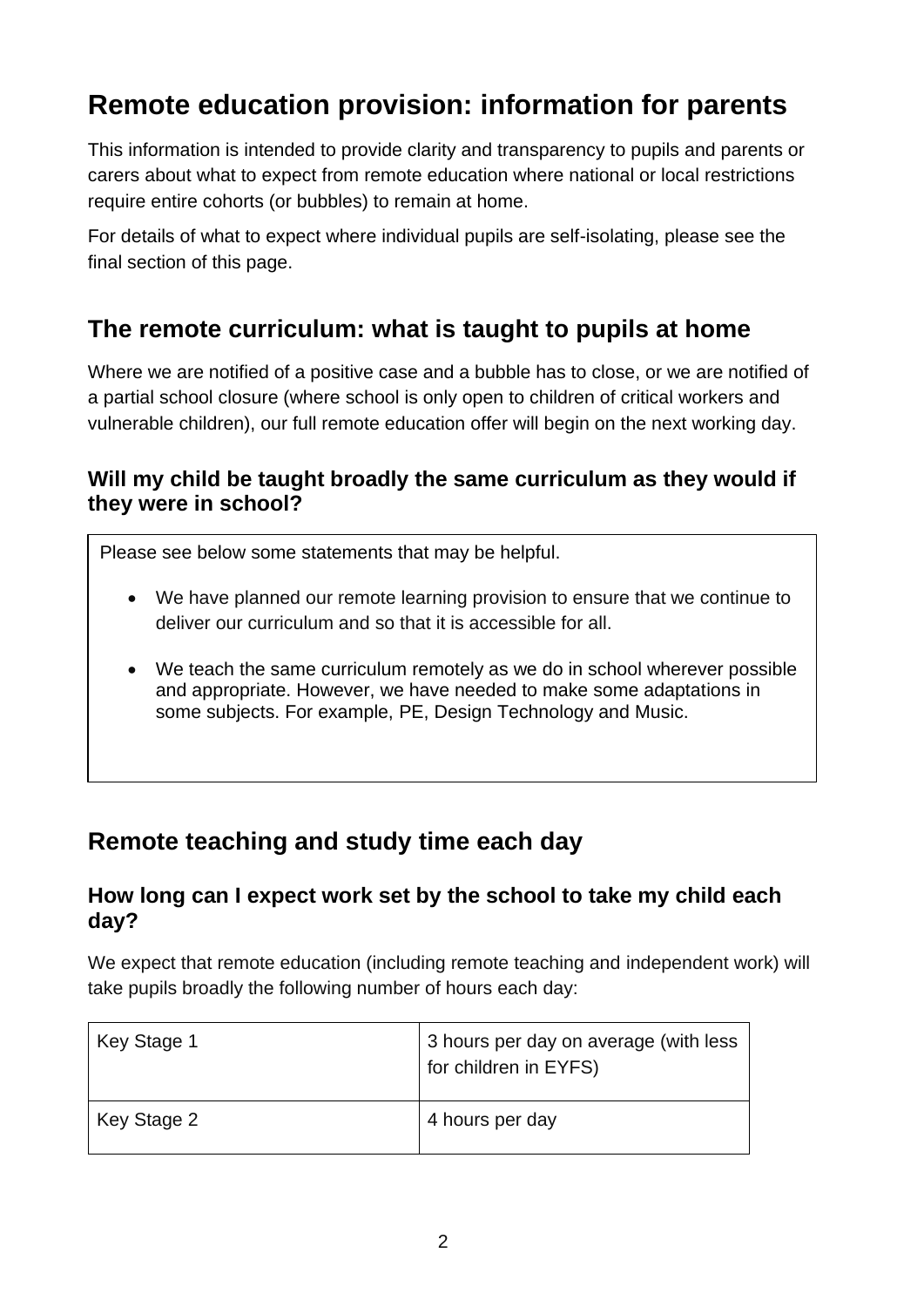# **Accessing remote education**

## **How will my child access any online remote education you are providing?**

We use Seesaw as our learning platform.Links to Oak Academy and other resources may be used as a resource. In addition to this, our reading curriculum will continue to be delivered through Oxford Owls. Phonics will be delivered using Read, Write Inc. (RWI) materials. Maths is delivered through the White Rose Maths Scheme, TT Rockstars is also available to all children in KS2 for them to practise their multiplication tables. For some children on our SEN register, individualised learning is set, using Oak Academy Resources where appropriate.

## **If my child does not have digital or online access at home, how will you support them to access remote education?**

We recognise that some pupils may not have suitable online access at home. We take the following approaches to support those pupils to access remote education:

- Parents or carers can request to loan an ipad from school. They will be required to sign a loan agreement and the ipads will be available for collection at the school office. Where a family cannot get into school to collect the device, a member of staff may deliver it to the home.
- All families have previously been asked to make the school aware if they do not have internet access. If circumstances should change, parents should inform the school so that we can provide further support. We have a number of sim card data packs suitable for use on a tablet or in a dongle and there are other ways we can support and enhance or enable internet access at your home.
- Parents and carers can request a paper pack of work if this works better for the family.
- All paper packs will be collected and returned weekly. Where a parent is unable to do this they should notify the office of any needs using the email:admin@bowlinggreenacademy.org.uk or by telephoning: HX 374863.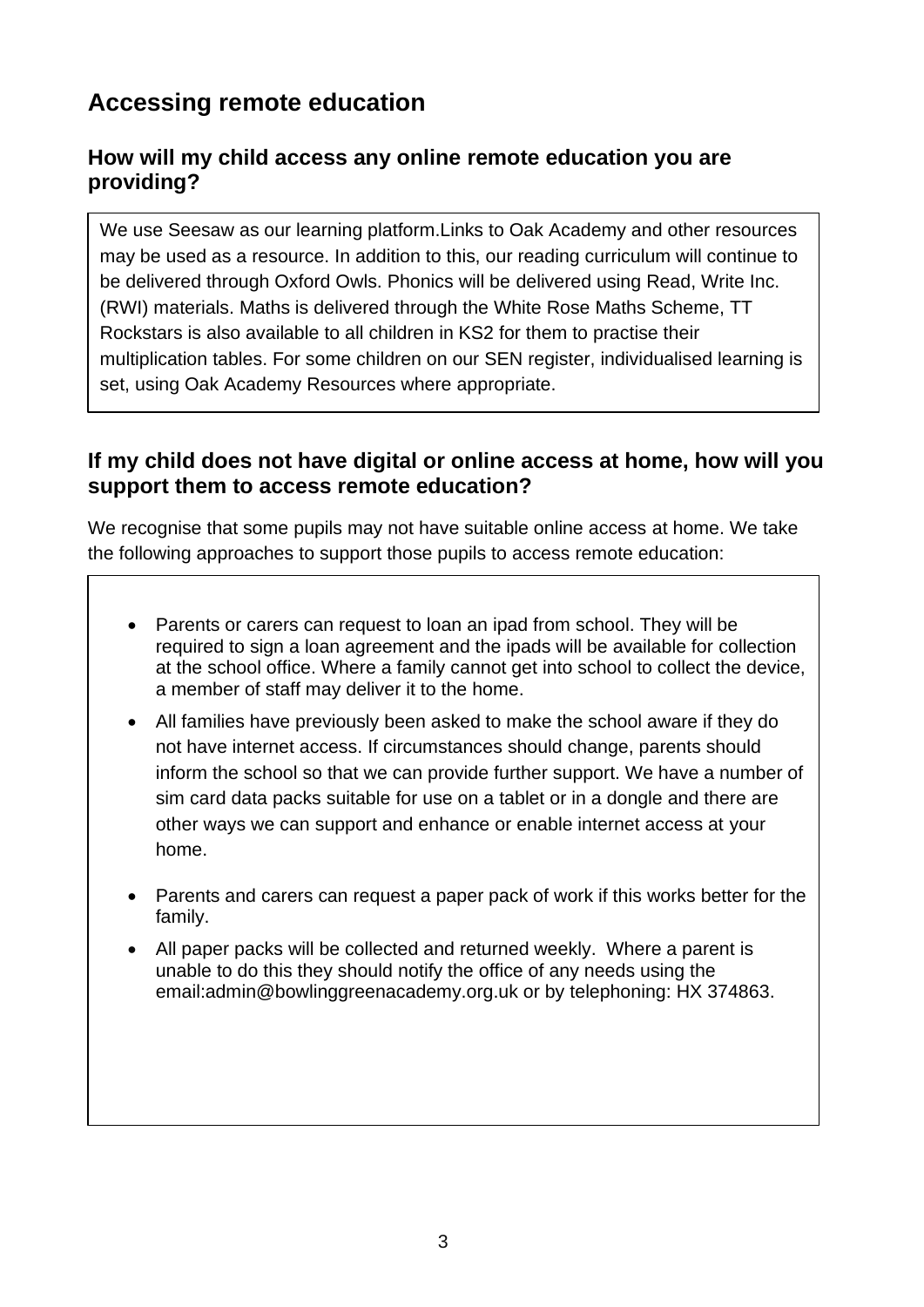# **How will my child be taught remotely?**

We use a combination of the following approaches to teach pupils remotely:

- recorded teaching made by the teachers or by recorded teaching, e.g. Oak National Academy.
- online activities linked to the teaching input to be completed both on screen and on paper
- printed paper packs produced by teachers where requested (e.g. workbooks, worksheets)
- reading books pupils have at home
- commercially available websites supporting the teaching of specific subjects or areas : Oxford Owls, RWI phonics, Developing Experts (Science), and TT **Rockstars**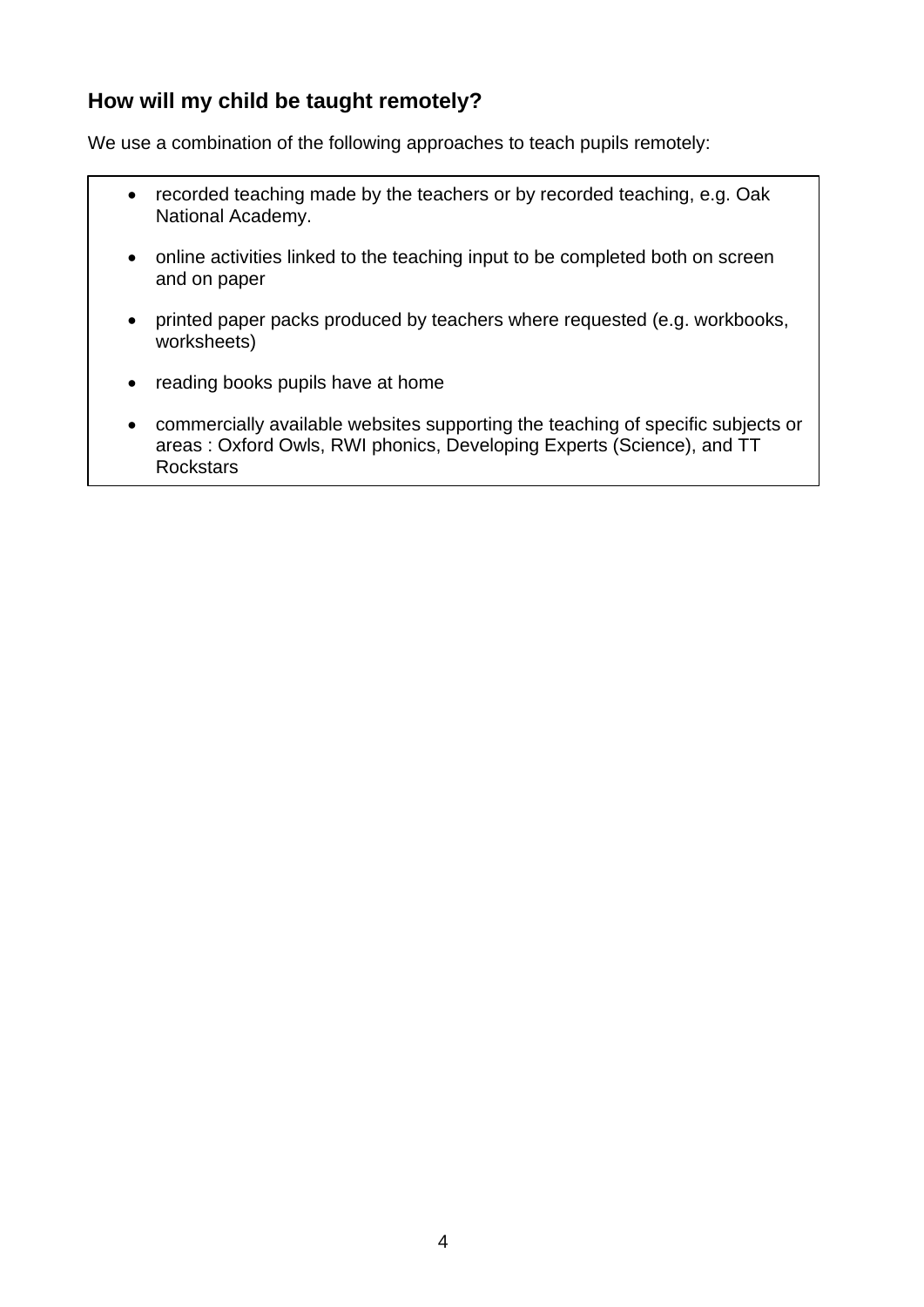# **Engagement and feedback**

## **What are your expectations for my child's engagement and the support that we as parents and carers should provide at home?**

In this section, please set out briefly:

- We expect our children to engage daily. There is a daily registration procedure which is opened at 8:45 and children are encouraged to log on at this time however, we are flexible where circumstances do not allow this, e.g. working parents . A suggested timetable has been shared with parents but one of the many benefits of Seesaw is that the work will remain on there so if it does suit our families to complete the work at a different time, this will not be an issue.
- We ask that our parents and carers support their children with remote learning by setting routines. Documents to support our families with supporting remote learning at home can be found in our remote learning policy and also at the following links:

#### **Supporting home learning routines:**

[https://educationendowmentfoundation.org.uk/public/files/Publications/Covid-](https://educationendowmentfoundation.org.uk/public/files/Publications/Covid-19_Resources/Resources_for_parents/Supporting_home_learning_routines_-_Planning_the_day.pdf)[19\\_Resources/Resources\\_for\\_parents/Supporting\\_home\\_learning\\_routines\\_-](https://educationendowmentfoundation.org.uk/public/files/Publications/Covid-19_Resources/Resources_for_parents/Supporting_home_learning_routines_-_Planning_the_day.pdf) [\\_Planning\\_the\\_day.pdf](https://educationendowmentfoundation.org.uk/public/files/Publications/Covid-19_Resources/Resources_for_parents/Supporting_home_learning_routines_-_Planning_the_day.pdf)

#### **7 Top Tips to Support Reading at Home:**

[https://educationendowmentfoundation.org.uk/public/files/Publications/Covid-19\\_Re](https://educationendowmentfoundation.org.uk/public/files/Publications/Covid-19_Resources/Resources_for_schools/7_Top_Tips_to_Support_Reading_at_Home.pdf)[sources/Resources\\_for\\_schools/7\\_Top\\_Tips\\_to\\_Support\\_Reading\\_at\\_Home.pdf](https://educationendowmentfoundation.org.uk/public/files/Publications/Covid-19_Resources/Resources_for_schools/7_Top_Tips_to_Support_Reading_at_Home.pdf)

#### **7 Top Tips to Support Reading at Home (Key Stage 2):**

[https://educationendowmentfoundation.org.uk/public/files/Publications/Covid-19\\_Re](https://educationendowmentfoundation.org.uk/public/files/Publications/Covid-19_Resources/Resources_for_schools/7_top_tips_to_support_reading_at_home_–_for_Key_Stage_2.pdf)[sources/Resources\\_for\\_schools/7\\_top\\_tips\\_to\\_support\\_reading\\_at\\_home\\_–](https://educationendowmentfoundation.org.uk/public/files/Publications/Covid-19_Resources/Resources_for_schools/7_top_tips_to_support_reading_at_home_–_for_Key_Stage_2.pdf) [\\_for\\_Key\\_Stage\\_2.pdf](https://educationendowmentfoundation.org.uk/public/files/Publications/Covid-19_Resources/Resources_for_schools/7_top_tips_to_support_reading_at_home_–_for_Key_Stage_2.pdf)

#### **Read with TRUST**:

[https://educationendowmentfoundation.org.uk/public/files/Publications/Covid-19\\_Re](https://educationendowmentfoundation.org.uk/public/files/Publications/Covid-19_Resources/Read_with_TRUST_infographic_(1).pdf)[sources/Read\\_with\\_TRUST\\_infographic\\_\(1\).pdf](https://educationendowmentfoundation.org.uk/public/files/Publications/Covid-19_Resources/Read_with_TRUST_infographic_(1).pdf)

#### **Reading with TRUST comic:**

[https://educationendowmentfoundation.org.uk/public/files/Publications/Covid-19\\_Re](https://educationendowmentfoundation.org.uk/public/files/Publications/Covid-19_Resources/Resources_for_schools/Reading_with_TRUST_comic.pdf)[sources/Resources\\_for\\_schools/Reading\\_with\\_TRUST\\_comic.pdf](https://educationendowmentfoundation.org.uk/public/files/Publications/Covid-19_Resources/Resources_for_schools/Reading_with_TRUST_comic.pdf)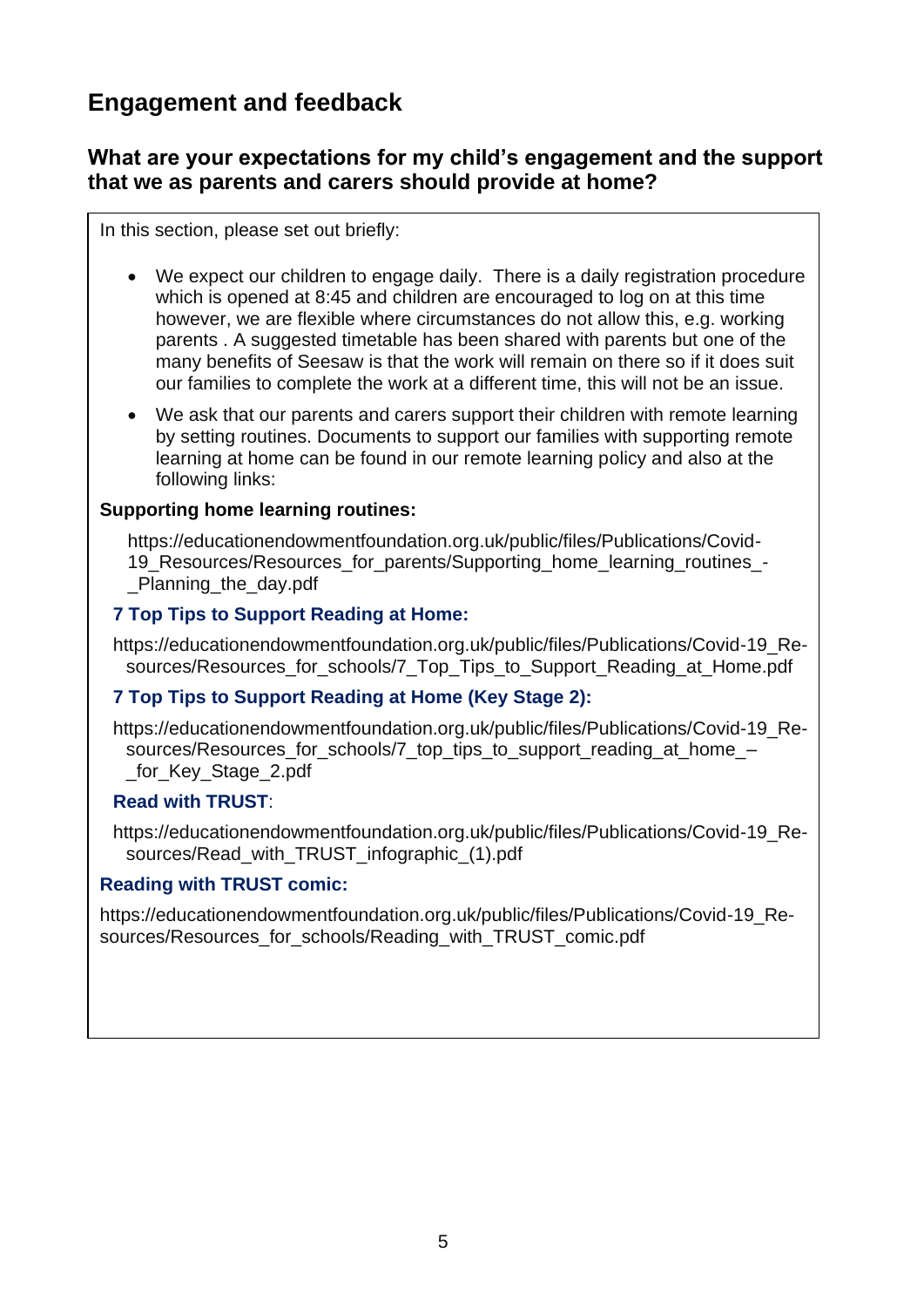# **How will you check whether my child is engaging with their work and how will I be informed if there are concerns?**

In this section, please set out briefly:

- Teachers will keep a record of children who have been on Seesaw each day much like the school register.
- Where a child is not engaging in the remote learning provision, the school will work with the parents/ carers to provide support. Parents/ and carers can also discuss difficulties with a member of the year group team on the weekly phone call home.
- All children will receive a weekly phone call from an adult within their year group team. There will be the opportunity on this call to clarify any misconceptions and to provide feedback on how the child is getting on with their learning.

## **How will you assess my child's work and progress?**

Feedback can take many forms and may not always mean extensive written comments for individual children. For example, whole-class feedback or quizzes marked automatically via digital platforms are also valid and effective methods, amongst many others. Our approach to feeding back on pupil work is as follows:

In this section, please set out briefly:

- Teaching staff will give feedback on children's work on Seesaw daily using either a written comment or voice recorded comment. These comments will, at times, require that the child responds to them in some way.
- Through Oxford Owl and Seesaw, children will be given feedback as to their performance every time that they complete one.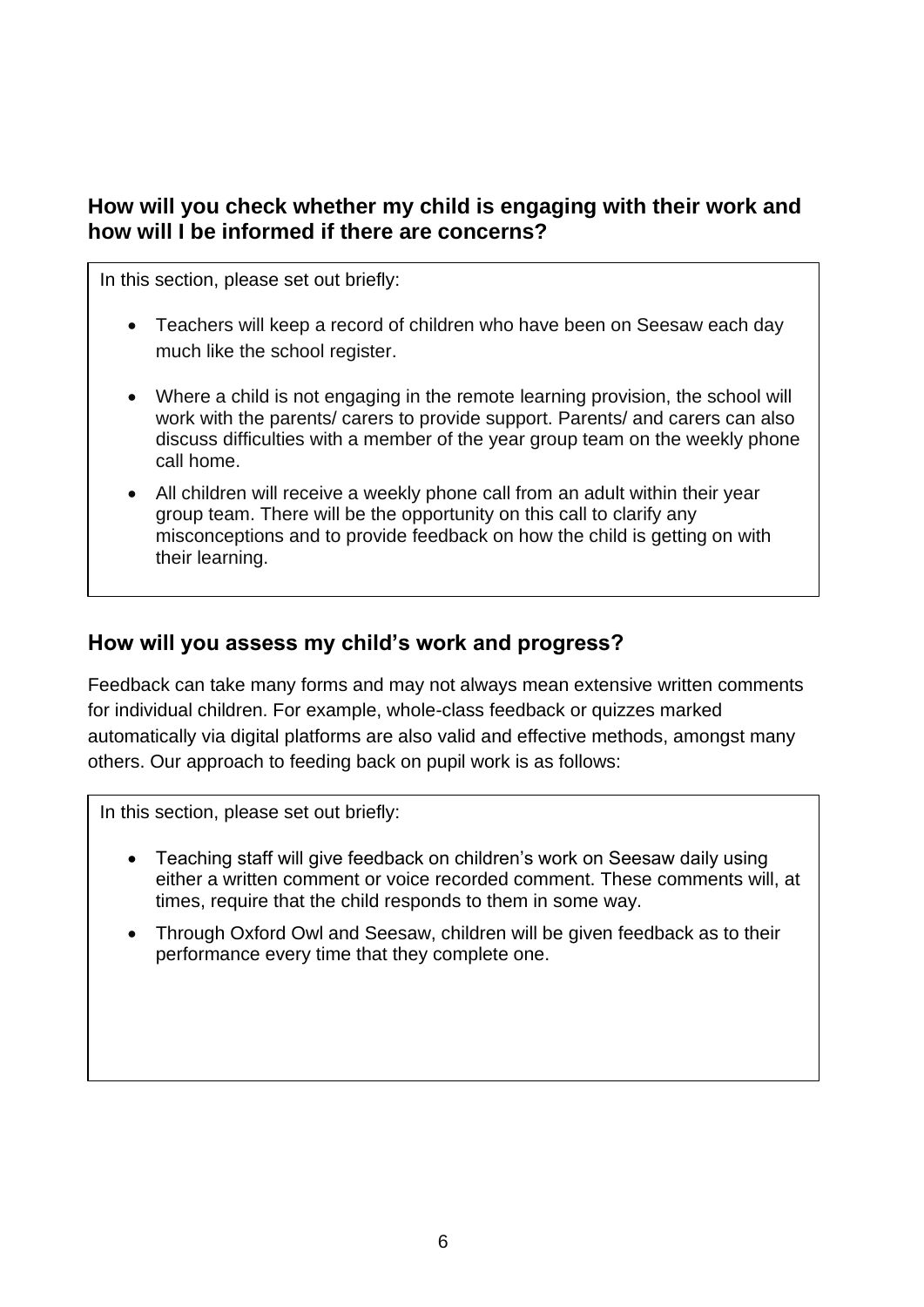# **Additional support for pupils with particular needs**

## **How will you work with me to help my child who needs additional support from adults at home to access remote education?**

We recognise that some pupils, for example some pupils with special educational needs and disabilities (SEND), may not be able to access remote education without support from adults at home. We acknowledge the difficulties this may place on families, and we will work with parents and carers to support those pupils in the following ways:

In this section, please set out briefly:

- The work set on Seesaw each day will be differentiated to support children of all abilities.
- Where a child as an EHCP and is not attending school, their 1:1 support assistant will work with the family to arrange appropriate support for each child.
- Where there are children who have English as an additional language, the teaching team will work with parents to provide additional support so that the children can access their home learning. This may be in the form of some live Zoom sessions.
- If children who are on our SEN register are finding it difficult to access home learning, they are encourage to contact our SENDCo (Mrs Whitwam) so that she can provide further support.

# **Remote education for self-isolating pupils**

Where individual pupils need to self-isolate but the majority of their peer group remains in school, how remote education is provided will likely differ from the approach for whole groups. This is due to the challenges of teaching pupils both at home and in school.